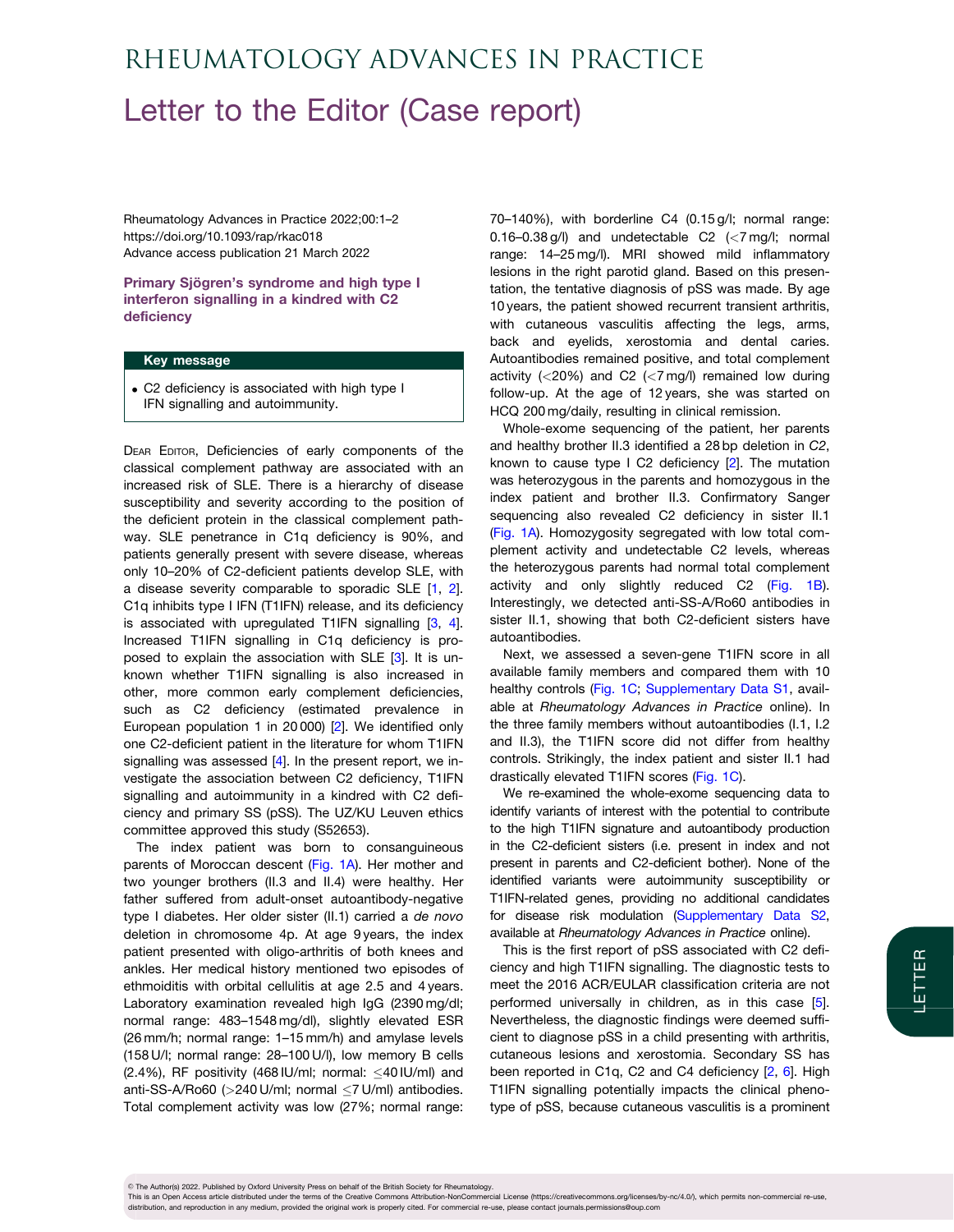<span id="page-1-0"></span>

|  |  |  |  |  |  |  |  | Fig. 1 Association between type I C2 deficiency, autoantibodies and type I interferon score |
|--|--|--|--|--|--|--|--|---------------------------------------------------------------------------------------------|
|--|--|--|--|--|--|--|--|---------------------------------------------------------------------------------------------|

|                                 | Index | L1    | 1.2   | II.1 | II.3  | Reference          |  |  |  |  |
|---------------------------------|-------|-------|-------|------|-------|--------------------|--|--|--|--|
| Age (years)                     | 9     | 45    | 36    | 16   | 12    |                    |  |  |  |  |
| <b>Complement</b>               |       |       |       |      |       |                    |  |  |  |  |
| Total<br>complement<br>activity | 27    | 109   | 113   | $20$ | $20$  | 70-140%            |  |  |  |  |
| C1q                             | 0.19  | 0.26  | 0.21  |      | 0.21  | $0.10 - 0.25$ g/L  |  |  |  |  |
| C <sub>2</sub>                  | <7    | 12    | 11    | < 7  | < 7   | 14-25 mg/L         |  |  |  |  |
| C <sub>3</sub>                  | 1.28  | 0.91  | 1.02  | 1.17 | 0.89  | $0.79 - 1.52$ g/L  |  |  |  |  |
| C <sub>4</sub>                  | 0.15  | 0.19  | 0.19  | 0.18 | 0.14  | $0.16 - 0.38$ g/L  |  |  |  |  |
| C <sub>5</sub>                  |       | 0.16  | 0.19  | 0.17 | 0.11  | $0.12 - 0.16$ g/dL |  |  |  |  |
| <b>Autoimmune serology</b>      |       |       |       |      |       |                    |  |  |  |  |
| <b>SS-A/Ro60</b>                | >240  | < 0.4 | < 0.4 | 238  | < 0.4 | ≤6.9 U/mL          |  |  |  |  |
| Rheumatoid<br>factor            | 468   | $20$  | $20$  | 20   | 20    | $\leq$ 40 IU/mL    |  |  |  |  |

(A) Kindred. (B) Clinical complement and autoimmune serology studies performed in available family members. (C) Type I interferon score of controls ( $n = 10$ ), unaffected family members ( $n = 3$ ) and family members with autoantibodies ( $n = 2$ ). Data were analysed (GraphPad v.9.0.0) using a one-way ANOVA with Holm–Sídák correction for multiple comparison.  $P < 0.05$  was considered significant.

feature of type I interferonopathies, but occurs in only <10% of paediatric pSS patients [\[5,](#page-2-0) [7](#page-2-0)].

In this kindred, both C2-deficient sisters harbour autoantibodies and high T1IFN signalling. High T1IFN signalling has been reported in patients with C1q deficiency and in one C2-deficient patient, and early complement deficiency is being considered as a cause of autoimmune interferonopathy  $[3, 4, 7]$  $[3, 4, 7]$  $[3, 4, 7]$  $[3, 4, 7]$  $[3, 4, 7]$  $[3, 4, 7]$  $[3, 4, 7]$ . The link between early complement deficiency and T1IFN signalling is still under investigation and might involve uncleared neutrophil extracellular traps serving as a source of interferogenic autoantigens, thus fuelling a T1IFN amplification loop [[7](#page-2-0), [8](#page-2-0). Consequently, patients with early complement deficiency and signs of autoimmunity might benefit from therapies that inhibit T1IFN signalling (e.g. HCQ and Janus kinase inhibitors) [\[9\]](#page-2-0). Our findings further support the observation that female sex is associated with increased T1IFN signalling, potentially contributing to the susceptibility of females to autoimmunity, also in the context of C2 deficiency [\[10\]](#page-2-0).

Together, we provide evidence for an association between C2 deficiency, autoimmunity and high T1IFN signalling. C2-deficient patients are potentially at risk of developing secondary autoimmune interferonopathies,

including pSS, and might benefit from therapies targeting T1IFN signalling.

### Acknowledgements

C.W., A.L. and S.H.-B. conceptualized and supervised the study. C.W. and L.D.S. collected clinical data. E.V.N. and N.S.S.T. performed wet lab experiments. M.W. and E.V.N. performed genetic analysis. M.W. and F.S. drafted the manuscript. All authors were involved in revising the manuscript critically for important intellectual content, and all authors approved the final version to be published.Patient consent: All study participants provided written informed consent.

Funding: This work was supported by the KU Leuven (C1 grant C16/17/010). E.V.N. (1S22716N) and F.S. (11B5520N) are fellows of the Fonds Wetenschappelijk Onderzoek—Vlaanderen National Fund for Scientific Research (FWO). R.S. (1842929N) is an FWO senior clinical investigator fellow. C.W., L.D.S. and R.S. are members of the European Reference Network for Rare Immunodeficiency, Autoinflammatory and Autoimmune Diseases (Project ID No. 739543).